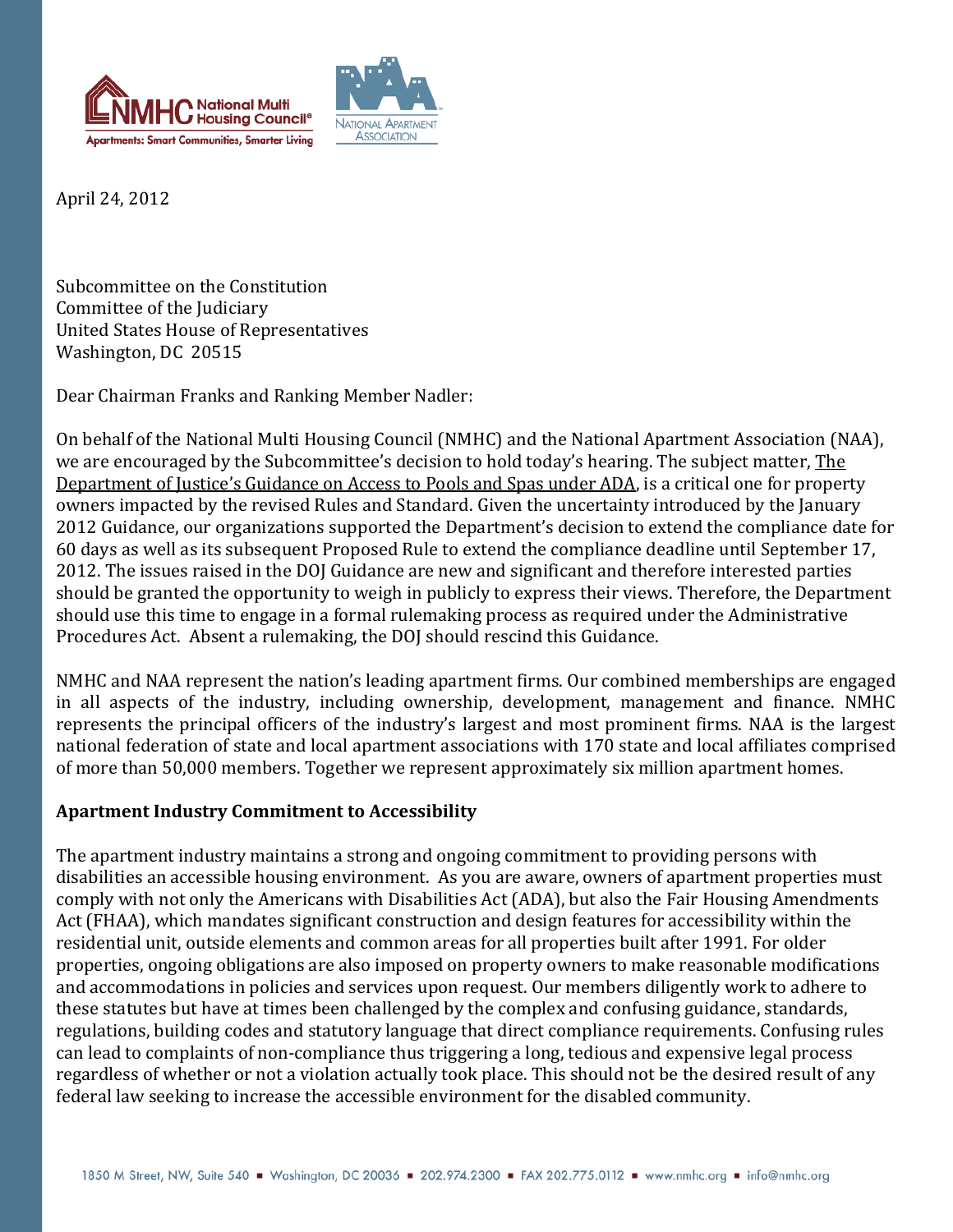## **January 2012 DOJ Guidance Introduces a "New" Requirement**

While the DOJ's revised rulemaking implementing the ADA for Title II (state and local government services) and Title III (public accommodations) as well as the Standards for Accessible Design has been

ongoing since 2004, the Guidance at issue here was not published until January 2012. The ADA 2010 Revised Requirements: Accessible Pools Means of Entry and Exit, offer a different interpretation relative to the type of pool lift required in a swimming pool to achieve the barrier removal requirements of the ADA.

In this Guidance, the DOJ concludes that fixed, permanent lifts are required to satisfy the barrier removal requirements of the ADA. However, this cannot be found in the rulemaking record. Evidence that fixed lifts were not contemplated as the only means to barrier removal is found in Section 242.2 of the 2010 Standards. The 2010 Standards define the scoping and technical requirements for accessible means of entry into swimming pools:

- *"accessible means of entry shall be swimming pool lifts complying with 1009.2;"*
- Section 1009.2 sets specifications for pool lift location, seat location, clear deck space, seat height, seat width, footrests and armrests, operation, submerged depth and lifting capacity. (There is nothing to indicate that a pool lift meeting all of the stated technical requirements must be a permanent lift. In fact, portable lifts are also designed to meet all of the stated requirements.)

The Guidance offers some flexibility to the extent a "fixed" pool lift is not readily achievable (i.e. easily accomplished and able to be carried out without much difficulty or expense). While it is not clear exactly how much effort and expense is required to meet the "readily achievable" standard, the Guidance states, if not readily achievable, alternatives may be considered such as a portable lift that complies with the 2010 Standards.

## **The Administrative Procedures Act (APA) Mandates a Public Notice and Comment Period**

The release of the DOJ Guidance just six weeks prior to the expected compliance date specifying these new requirements, calls into question the Agency's adherence to the Administrative Procedures Act (APA). The APA sets out very clear notice and comment procedures when promulgating a legislative rule. If this is a new requirement, the public should be permitted the opportunity to. The agency can be informed by the insight of those with specific expertise in the capabilities and technologies of pool lifts, including their benefits and risks, the regulated community relative to costs and operations considerations and most importantly the disability community.

In those situations in which an apartment pool becomes a public accommodation, i.e. opens its facility to the public, or may be subject to additional accessibility regulations that follow the new 2010 Standards, it is critical that the obligations are clear and reflect the intent of the Statute. Sufficient flexibility for business operators is critical to avoid unintended consequences associated with a "one size fits all" approach to compliance, such as a closing of pools. A balance must be sought between achieving accessibility for those in need of it and ensuring the safety of children and others who otherwise might be harmed by an unattended "fixed" pool lift. These issues should be fully vetted before implementing new rules.